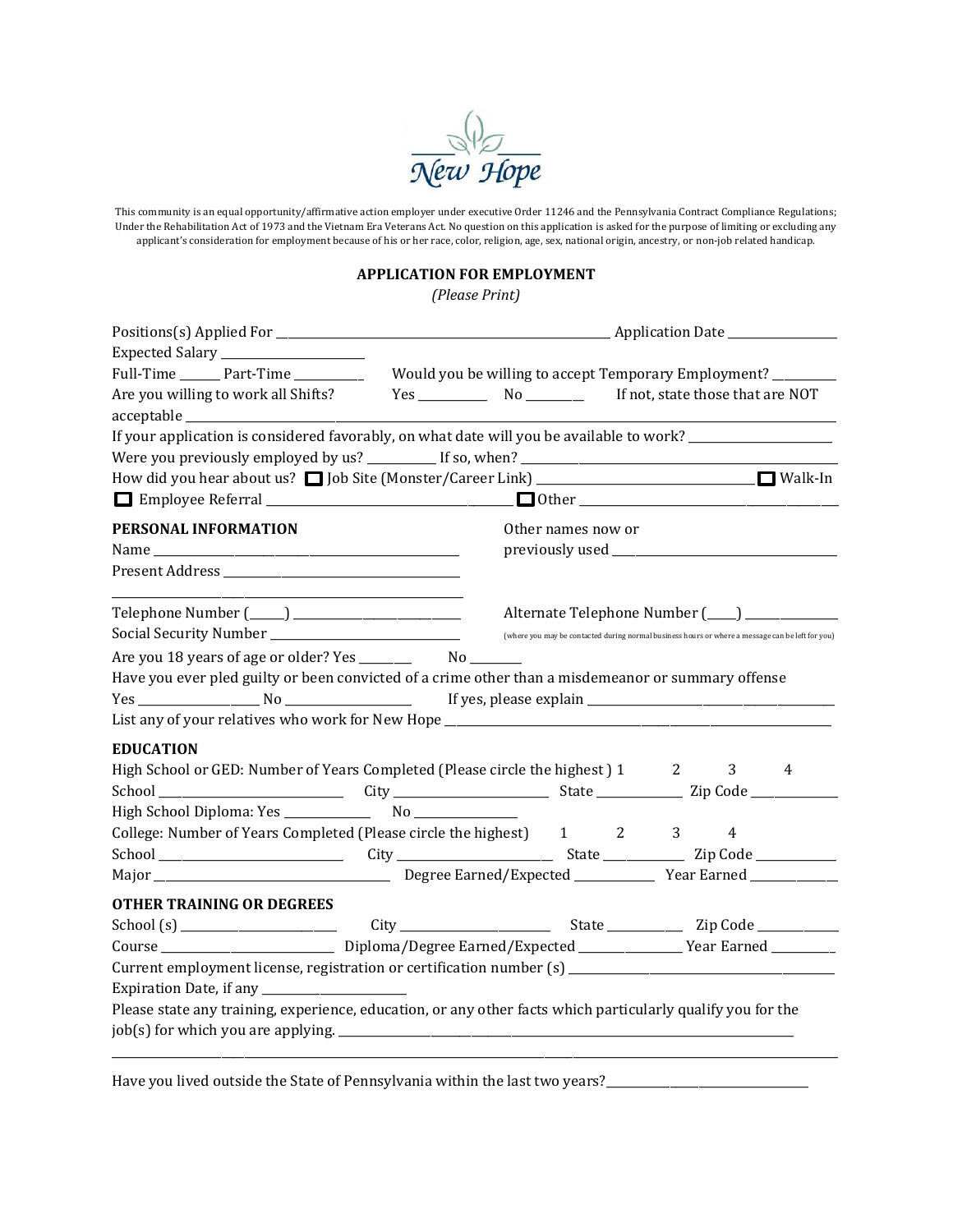

# **EMPLOYMENT**

List most recent employer first. Include U.S. military service.

| <b>DATE</b><br><b>MONTH &amp; YEAR</b>                                                                      | NAME, ADDRESS AND PHONE<br>NUMBER OF EMPLOYER<br>(Include Zip Code) | <b>SALARY</b> | <b>POSITION</b> | <b>REASON FOR LEAVING</b> |
|-------------------------------------------------------------------------------------------------------------|---------------------------------------------------------------------|---------------|-----------------|---------------------------|
| $From \_\_$                                                                                                 |                                                                     |               |                 |                           |
| $\begin{tabular}{l} From & \underline{\hspace{1cm}}\\ To & \underline{\hspace{1cm}}\\ \hline \end{tabular}$ |                                                                     |               |                 |                           |
| $From \_\_$                                                                                                 |                                                                     |               |                 |                           |
|                                                                                                             |                                                                     |               |                 |                           |

| Are you currently employed? Yes<br>No No                  | May we contact your current employer? Yes |    | N0. |
|-----------------------------------------------------------|-------------------------------------------|----|-----|
| May we contact all other employers listed? Yes            |                                           |    |     |
| Have you ever been discharged by a previous employer? Yes |                                           | N٥ |     |
| If yes, please explain                                    |                                           |    |     |

\_\_\_\_\_\_\_\_\_\_\_\_\_\_\_\_\_\_\_\_\_\_\_\_\_\_\_\_\_\_\_\_\_\_\_\_\_\_\_\_\_\_\_\_\_\_\_\_\_\_\_\_\_\_\_\_\_\_\_\_\_\_\_\_\_\_\_\_\_\_\_\_\_\_\_\_\_\_\_\_\_\_\_\_\_\_\_\_\_\_\_\_\_\_\_\_\_\_\_\_\_\_\_\_\_\_\_\_\_\_\_\_\_\_\_\_\_\_\_\_\_\_\_\_\_\_

## **REFERENCES**

List two professional references that we may contact in regards to your employment:

1. \_\_\_\_\_\_\_\_\_\_\_\_\_\_\_\_\_\_\_\_\_\_\_\_\_\_\_\_\_\_\_\_\_\_\_\_\_\_ \_\_\_\_\_\_\_\_\_\_\_\_\_\_\_\_\_\_\_\_\_\_\_\_\_\_\_\_\_\_\_\_\_\_\_\_\_

Name/Occupation telephone number

2. \_\_\_\_\_\_\_\_\_\_\_\_\_\_\_\_\_\_\_\_\_\_\_\_\_\_\_\_\_\_\_\_\_\_\_\_\_\_ \_\_\_\_\_\_\_\_\_\_\_\_\_\_\_\_\_\_\_\_\_\_\_\_\_\_\_\_\_\_\_\_\_\_\_\_\_

Name/Occupation telephone number

## **PLEASE COMPLETE THIS APPLICATION BY READING AND SIGNING THE NEXT PAGE.**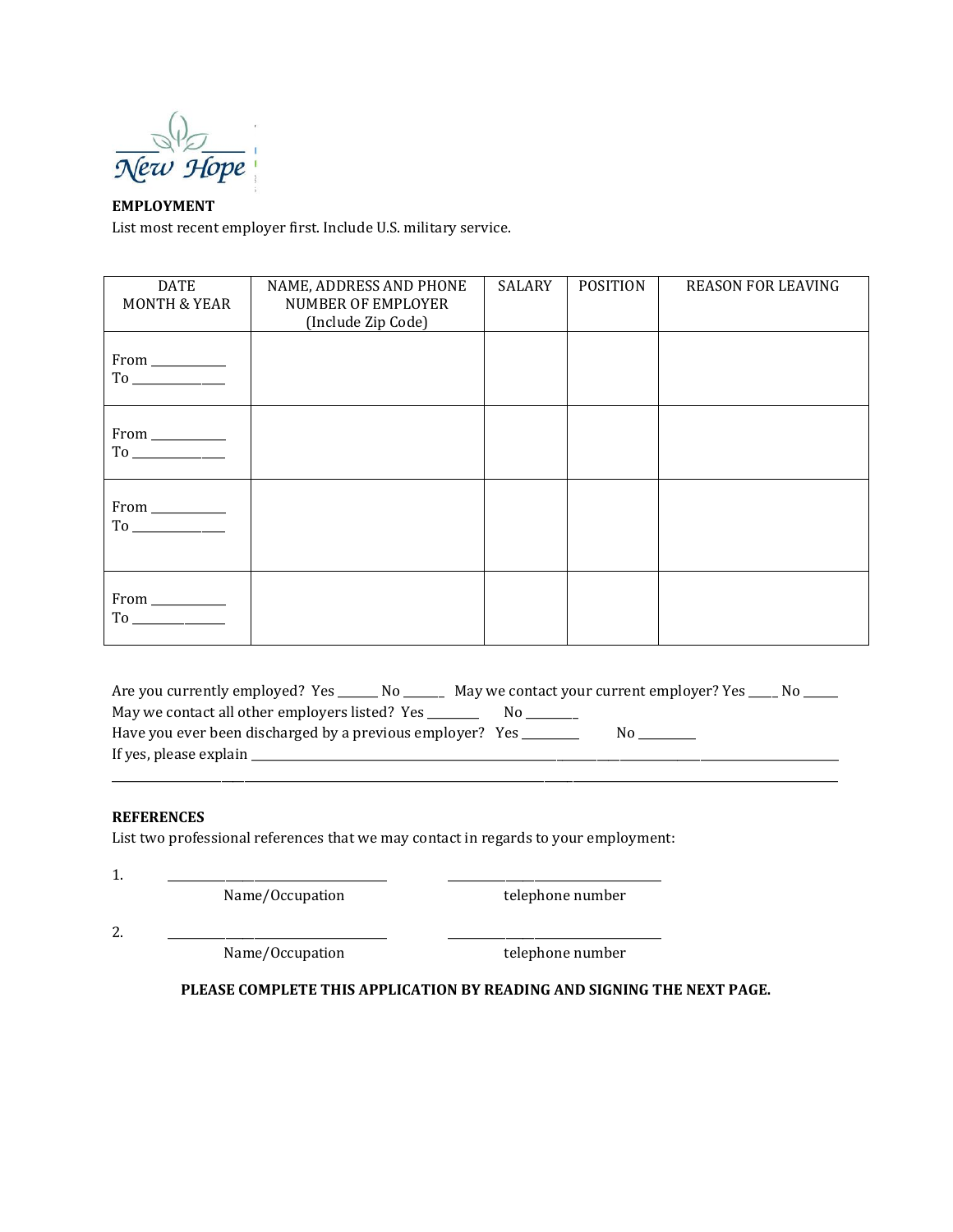

race, color, religion, sex, national origin, age, marital or veteran status, or disability.<br>. Applicants are considered for all positions, and employees are treated during employment without regard to

As employers/government contractors, we comply with government regulations and affirmative action responsibilities.

Solely to help us comply with government record keeping, reporting and other legal requirements, please fill out the Applicant Data Record. We appreciate your cooperation.

This data is for periodic government reporting and will be kept in a Confidential File separate from the Application for Employment.

| (PLEASE PRINT)                                                                                                                                                                                                                 |                                    |               |       |                                                      |  |
|--------------------------------------------------------------------------------------------------------------------------------------------------------------------------------------------------------------------------------|------------------------------------|---------------|-------|------------------------------------------------------|--|
|                                                                                                                                                                                                                                |                                    |               |       |                                                      |  |
| Referral Source:                                                                                                                                                                                                               | Advertisement                      | $\Box$ Friend |       | $\Box$ Relative $\Box$ Walk-In                       |  |
|                                                                                                                                                                                                                                | <b>Employment Agency</b><br>$\sim$ |               |       |                                                      |  |
|                                                                                                                                                                                                                                |                                    |               |       | Phone $\begin{pmatrix} 1 & 1 \\ 1 & 1 \end{pmatrix}$ |  |
| Last                                                                                                                                                                                                                           | First                              | Middle        |       |                                                      |  |
| Address and the contract of the contract of the contract of the contract of the contract of the contract of the contract of the contract of the contract of the contract of the contract of the contract of the contract of th |                                    |               |       |                                                      |  |
| Number                                                                                                                                                                                                                         | Street                             | City          | State | Zip Code                                             |  |

#### **Affirmative Action Survey**

Government agencies require periodic reports on the sex, ethnicity, handicap and veteran status of applicants. This data is for analysis and affirmative action only. Submission of information about disabilities is voluntary.

| Check one: $\Box$ Male                        | Female                 |                              |
|-----------------------------------------------|------------------------|------------------------------|
| Check one of the following:                   |                        |                              |
| Race/Ethnic Group: $\Box$ White               | Black/African-American | $\Box$ Hispanic/Latino       |
| $\Box$ Amer/Alaska Indian                     | $\Box$ Asian           | $\Box$ Hawaiian/Pac Island   |
| Two or more                                   |                        |                              |
| Check if any of the following are applicable: |                        |                              |
| Vietnam Era Veteran                           | Disabled Veteran       | Individual with a Disability |